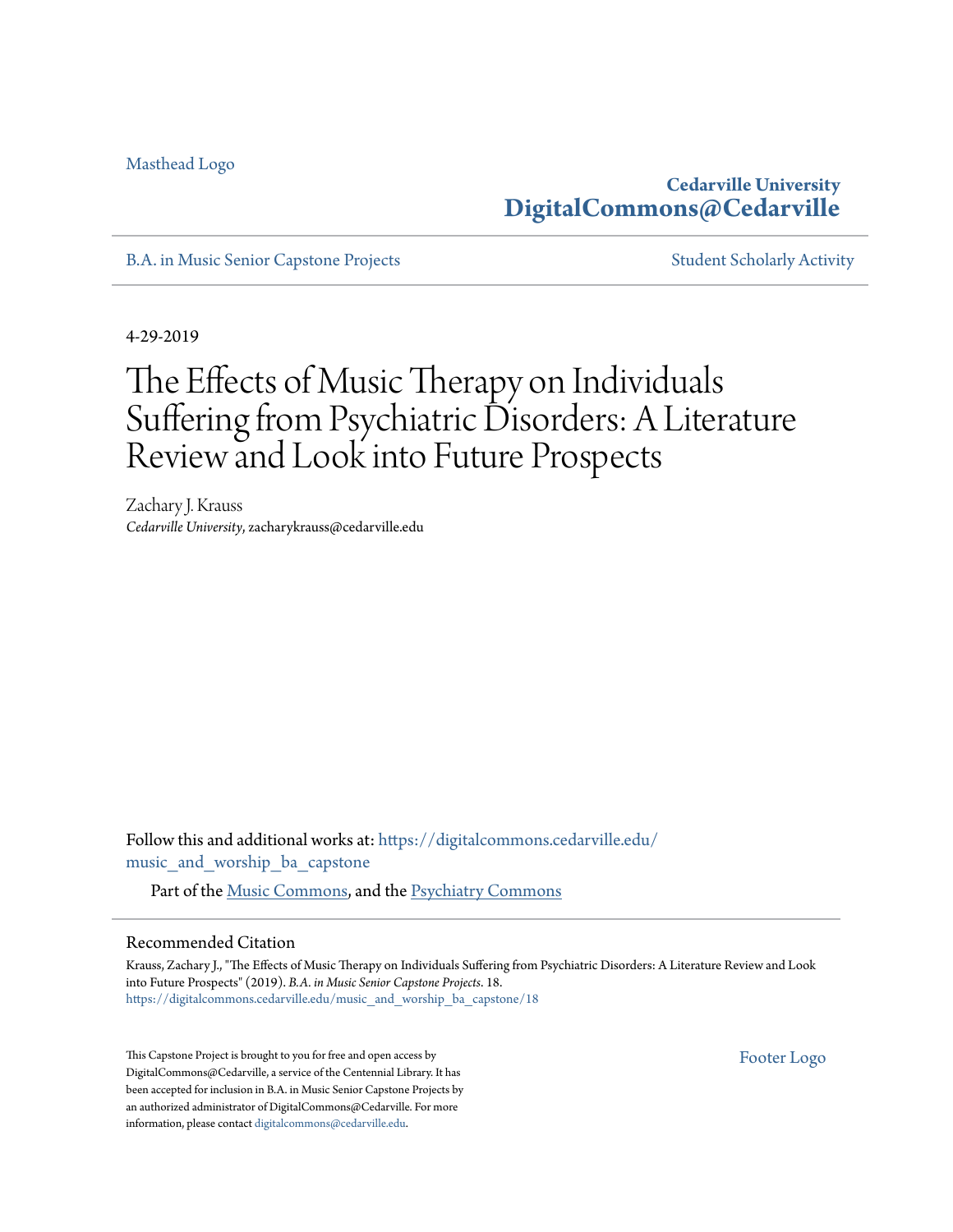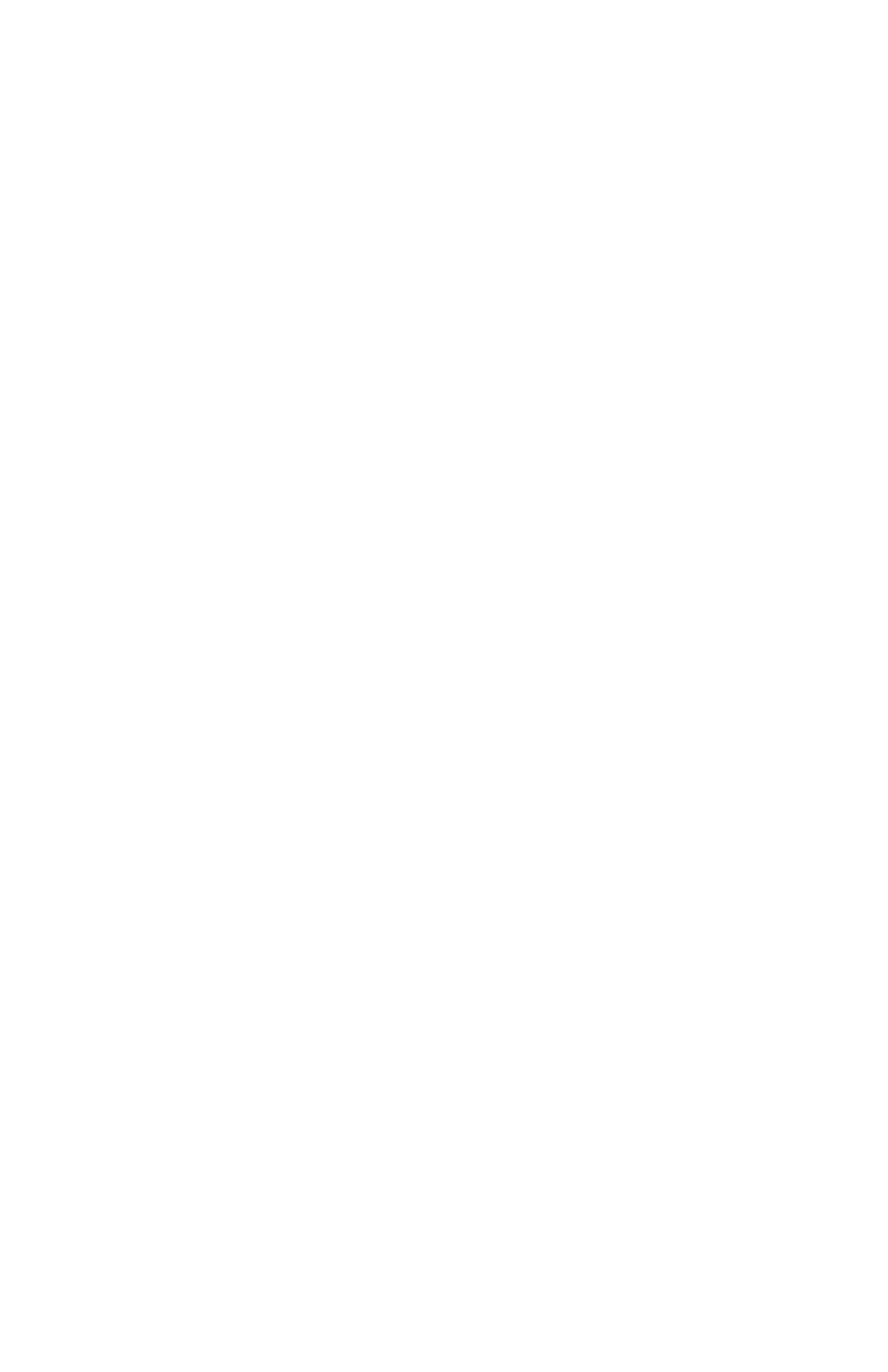## **ABSTRACT**

Music therapy is a field of psychology and psychotherapy that exists under the broad field of study known as expressive arts therapy. This form of therapy is experiential in nature, and it gives participants vehicles through which they can tell their stories and share their emotions while actively exploring their thoughts. Music therapy can be used as a treatment for a myriad of psychological disorders. Anxiety, depression, bipolar disorder, PTSD, and schizophrenia are just a few of the disease states treated with these therapies, and music therapy has been proven to be effective as a treatment for each. In order to grant a base level of understanding, research was done examining the methods and approaches used in music therapy, along with research examining the psychological and physiological effects that it has on its participants. Primary findings show that the trend in research is toward a more broad-spectrum use of music therapy, as well as an expansion of the current treatment contexts and conventions. Secondary findings revolve around the limited literature regarding music therapy its association with those who suffer from psychiatric disorders and are also already receiving pharmacologic treatment for their disorder. Tertiary findings will revolve around the discovery of various neurobiological and neurophysiological findings related to music therapy and its effects on the brain.

Zachary has been advised in this presentation by Sandra Yang, Connie Anderson, and Betsy Linnell.

> This project is presented in partial fulfillment of the Bachelor of Arts in music degree.

> > No flash photography, please. Please turn off all cell phones.